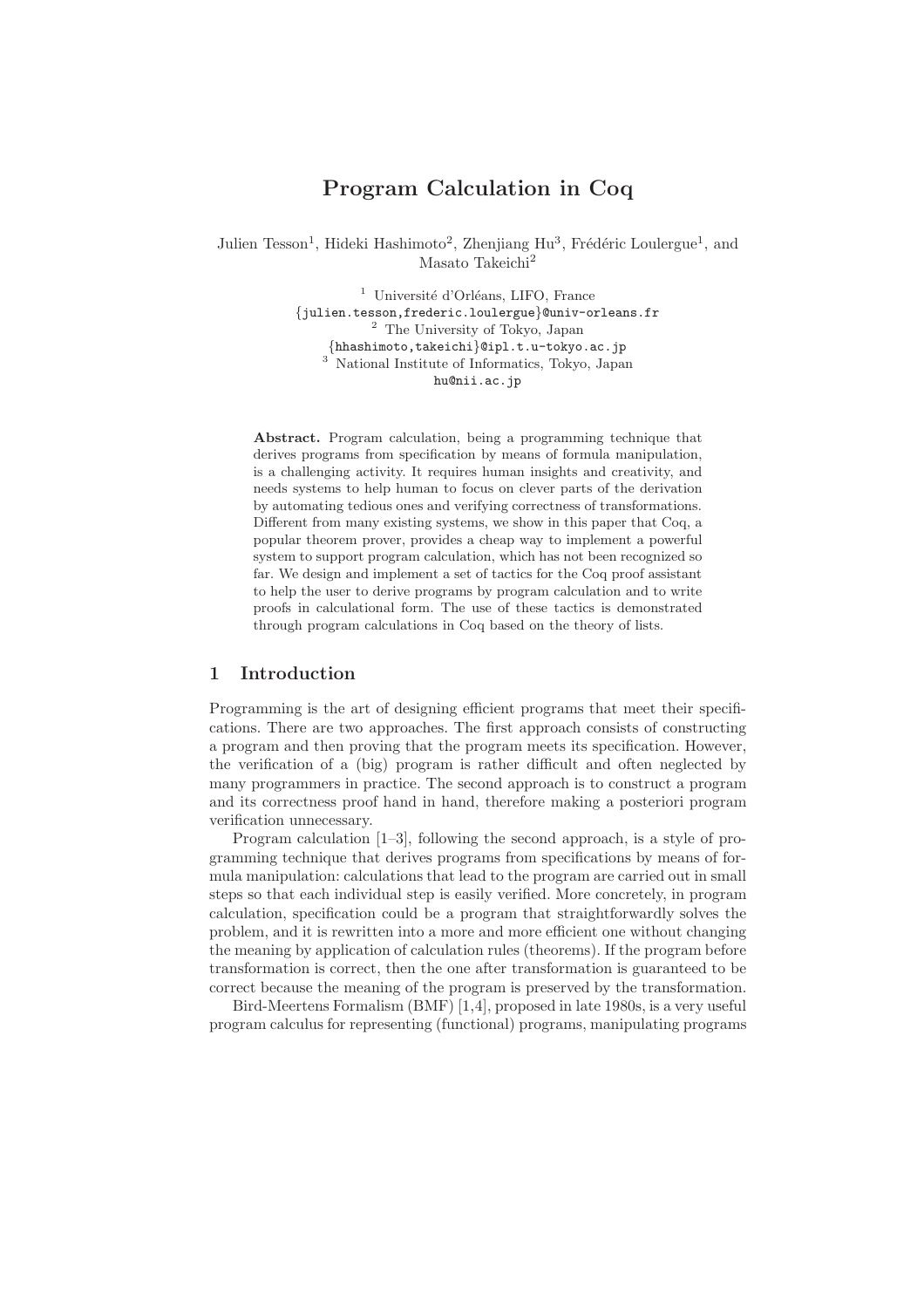through equational reasoning, and constructing calculation rules (theorems). Not only many general theories such as the theory of list [4] and the theory of trees [5] have been proposed, but also a lot of useful specific theories have been developed for dynamic programming [6], parallelization [7], etc.

Program calculation with BMF, however, is not mechanical: it is a challenging activity that requires creativity. As a simple example, consider that we want to develop a program that computes the maximum value from a list of numbers and suppose that we have had an insert-sorting program to sort a list. Then a straightforward solution to the problem is to sort a list in descending order and then get the first element:

$$
maximum = hd \circ sort.
$$

However, it is not efficient because it takes at least the time of sort. Indeed, we can calculate a linear program from this solution by induction on the input list.

If the input is a singleton list  $[a]$ , we have

$$
maximum [a]
$$
\n
$$
= \{ \text{def. of maximum } \}
$$
\n
$$
(hd \circ sort) [a]
$$
\n
$$
= \{ \text{def. of function composition } \}
$$
\n
$$
hd (sort [a])
$$
\n
$$
= \{ \text{def. of sort } \}
$$
\n
$$
hd [a]
$$
\n
$$
= \{ \text{def. of hd } \}
$$

Otherwise the input is a longer list of the form  $a :: x$  whose head element is a and tail part is  $x$ , and we have

$$
maximum (a:: x)
$$
\n
$$
= \{ \text{ def. of maximum } \}
$$
\n
$$
hd (sort (a:: x))
$$
\n
$$
= \{ \text{ def. of sort } \}
$$
\n
$$
hd (if a > hd (sort x) then a:: sort x
$$
\n
$$
else hd (sort x) :: insert a (tail (sort x)))
$$
\n
$$
= \{ \text{ by if law } \}
$$
\n
$$
if a > hd (sort x) then hd(a: sort x)
$$
\n
$$
else hd(hd (sort x) :: insert a (tail (sort x)))
$$
\n
$$
= \{ \text{ def. of } \}
$$
\n
$$
if a > hd (sort x) then a else hd (sort x)
$$
\n
$$
= \{ \text{ def. of maximum } \}
$$
\n
$$
if a > maximum x then a else maximum x
$$
\n
$$
= \{ \text{ define } x \uparrow y = \text{ if } x > y \text{ then } x \text{ else } y \}
$$
\n
$$
a \uparrow (maximum x)
$$

Consequently we derive the following linear program:

$$
maximum [a] = a
$$
  

$$
maximum (a::x) = a \uparrow (maximum x)
$$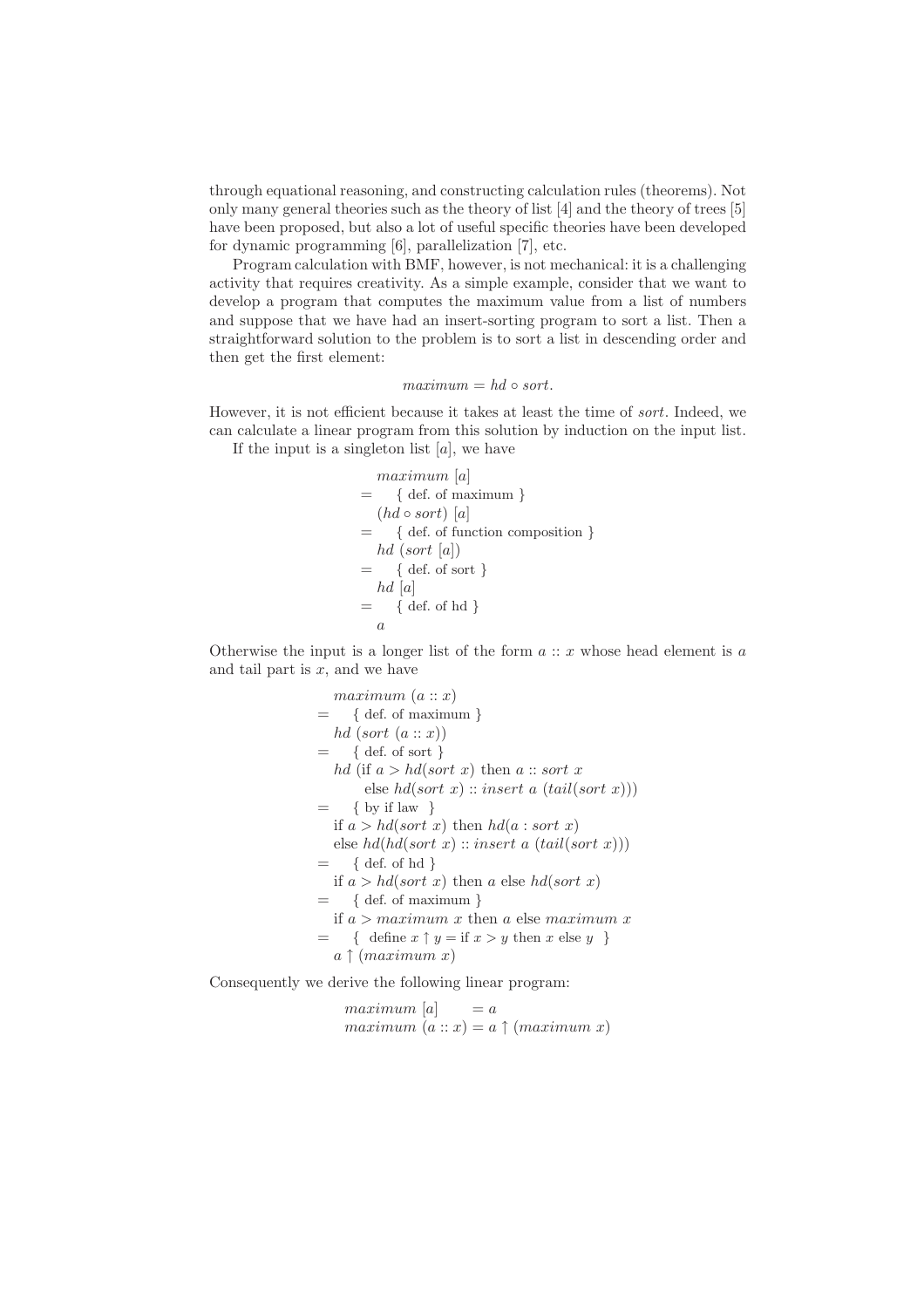In this derivation, we transform the program by equational reasoning via unfolding definition of functions and applying some existing calculation laws (rules). Sometimes, we even need to develop new calculations to capture important transformation steps. This calls for an environment, and much effort has been devoted to development of systems to support correct and productive program calculation. Examples are KIDS [8], MAG [9], Yicho [10], and so on. In general, this kind of environments should (1) support interactive development of programs by equational reasoning so that users can focus on his/her creative steps, (2) guarantee correctness of the derived program by automatically verifying each calculation step, (3) support development of new calculation rules so that mechanical derivation steps can be easily packed, and (4) make development process easy to maintain (i.e., development process should be well documented.). In fact, developing such a system from scratch is hard and time-consuming, and there are few systems that are really widely used.

The purpose of this paper is to show that Coq [11], a popular theorem prover, provides a cheap way to implement a powerful system for program calculation, which has not been recognized so far. Coq is an interactive proof assistant for the development of mathematical theories and formally certified software. It is based on a theory called the calculus of inductive constructions, a variant of type theory. Appendix A provides a very short introduction to Coq. Although little attention has been paid on using Coq for program calculation, Coq itself is indeed a very powerful tool for program development. First, we can use dependent types to describe specifications in different levels. For instance, we can write the specification for *sort* by

$$
sort: \forall x: list \; nat, \exists y: list \;nat, (sorted(y) \land permutation(x, y))
$$

saying that for any  $x$ , a list of natural numbers, there exists a sorted list  $y$  that is a permutation of  $x$ , and we, who want to use *sort*, would write the following specification for *maximum*:

$$
maximum: \exists \oplus : nat \rightarrow nat \rightarrow nat, hd \circ sort = foldr1 \ (\oplus)
$$

saying that the straightforward solution  $hd \circ sort$  can be transformed into a  $foldr1$  program. Note that  $foldr1$  is a similar higher order function to  $foldr$ , but it is applied to nonempty lists. Second, one can use Coq to describe rules for equational reasoning with dependent types again. Here are two simple calculation rules, associativity of the append operation, and distributivity of the map functions.

```
Lemma appAssoc : \forall (A : Type) (l m n : list A),
         (l + m) + n = l + (m + n)
```

```
Lemma mapDist : \forall (A \ B \ C : Type) \ (f : B \rightarrow C) \ (g : A \rightarrow B),map f \circ map g = map (f \circ g)
```
Third, one can use Coq to prove theorems and extract programs from the proofs. For example, one can prove the specification for maximum in Coq. The proof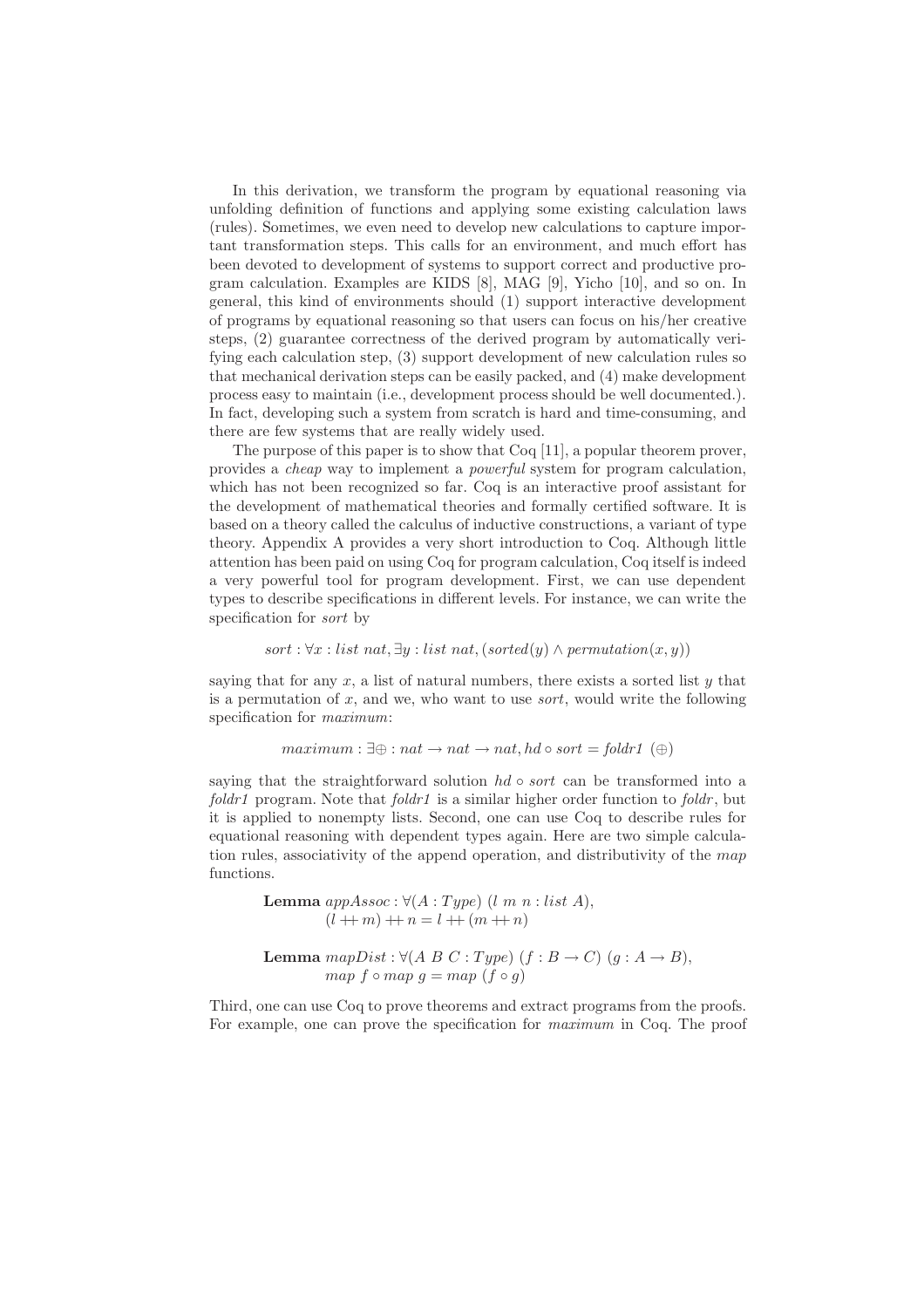script, however, is usually difficult to read compared with the calculation previously introduced. This is one of the main problem of using Coq for program calculation.

In this paper, we shall report our first attempt of designing and implementing a Coq tactic library (of only about 200 lines of tactic codes), with which one can perform correct program calculations in Coq, utilize all the theories in Coq for his calculation, and develop new calculation rules, laws and theorems. Section 2 shows an example of the calculation for maximum in Coq. A more interesting use of these tactics are demonstrated by an implementation of the Bird's calculational theory of lists in Coq. All the codes of the library and applications (as well as the *maximum* example with a classic proof script) are available at the following web page: https://traclifo.univ-orleans.fr/SDPP.

The organization of the paper is as follows. First we discuss the design and implementation of a set of tactics for supporting program calculation and writing proofs in calculational form in Section 2. Then, we demonstrate an interesting application of calculation in Section 3. Finally, we discuss the related work in Section 4 and conclude the paper in Section 5.

## 2 Coq Tactics for Program Calculation

This section starts with an overview of tactics we provide and with a demonstration of how they are used in calculation; it is followed by details about the implementation of the tactics in Coq.

### 2.1 Overview of available tactics

We provide a set of tactics to perform program calculation in Coq. We can use it in two ways: either we want to transform a program but we don't know what the final result will be; or we want to prove a program equivalent to another program.

Let's take the example of maximum  $4$  presented in introduction. We will first illustrate the case in which we don't know the final result with the singleton list case; then we will illustrate a calculation which just proves the equality between two known programs with the case in which the list has the form a::x.

In the case of a singleton list, we want a function f such that  $\forall$ a, maximum d [a] = f a; this is expressed by the type {f |  $\forall$ a d, maximum d [a] = f a} of maximum singleton in what is following.

 $4$  maximum d l is defined by hd d (sort I) where hd d l is the function returning the head of the list l, or d if l is an empty list.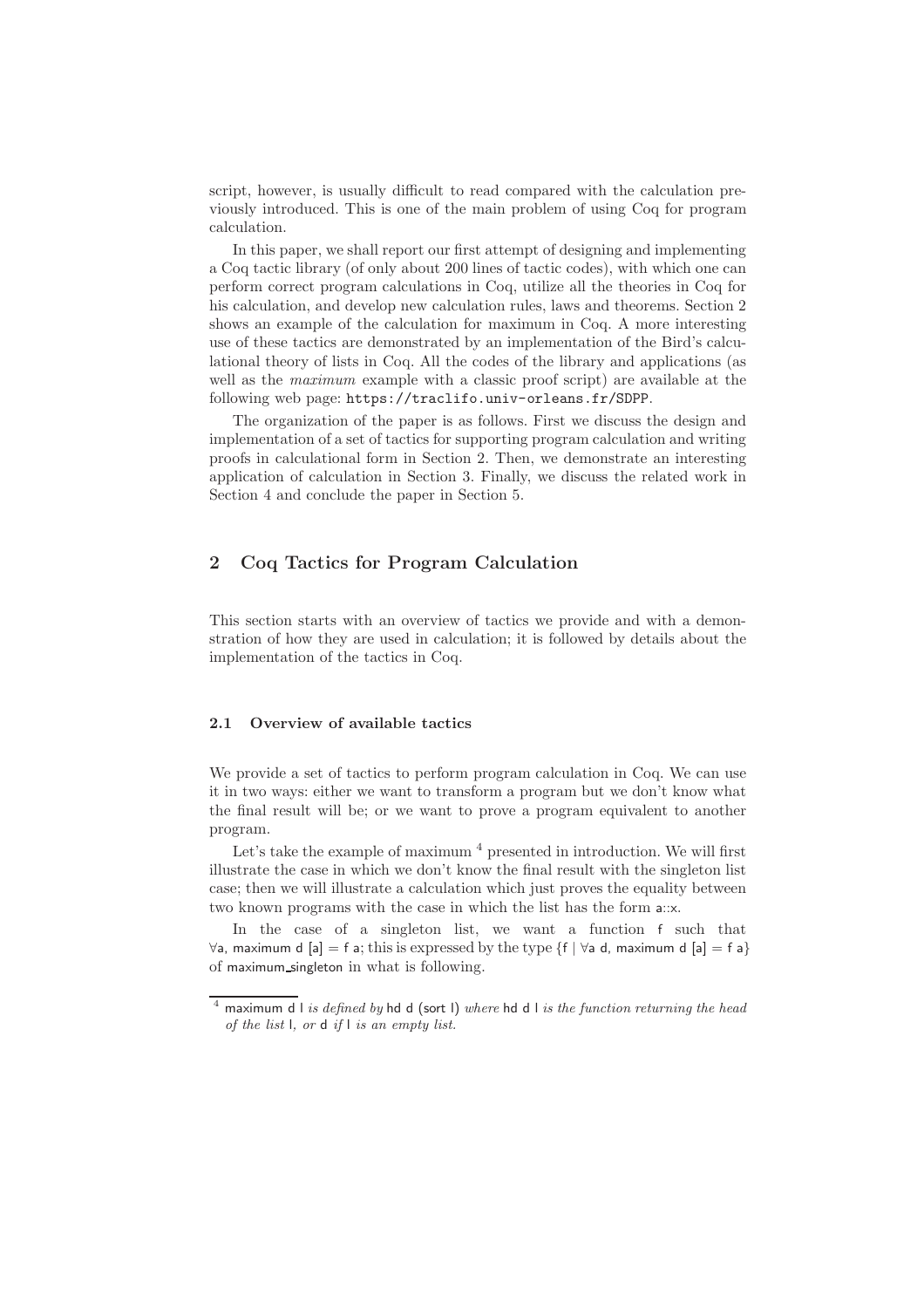**Definition** maximum singleton :  $\{f \mid \forall a \ d$ , maximum d  $[a] = f a\}$ . Begin. LHS  $=$  { by def maximum} (hd d (sort [a]) ).  $=$  { by def sort; simpl\_if }  $(hd d [a]).$  $=$  { by def hd } a.  $\prod$ . **Defined** 

The Begin. tactic starts the session by doing some technical preparation of the Coq system which will be detailed later (sect. 2.3).

Thus then the user specifies by the LHS tactic that he wants to transform the Left Hand Side of the equation maximum d  $[a] = f a$ . If he had wanted to transform the right hand side of the equation he would have used the RHS tactic, or BOTH SIDE tactic to transform the whole equation.

By using

 $=$  { by def maximum} (hd d (sort [a]) ).

the user specifies that the left hand side should be replaced by hd d (sort [a]), and that this transformation is correct by the definition of maximum.

For the next transformation, the equality between the term hd d (sort [a]) and the term hd d [a] cannot be proved by the only definition of sort: it also needs some properties over the relation "greater than" used in the definition of sort. The user-defined tactic simpl if which, in a sense, helps to determinate the value of sort [a], is necessary. Actually, we can place here any necessary tactic sequence to prove the equality.

Once we achieve a satisfying form for our program, we can use []. to end the transformation.

In case the list has the form  $a::x$ , we want to prove that maximum d  $(a::x)$  is equal to if a ?> (maximum a x) then a else maximum a  $x^5$ .

```
Lemma maximum over list : ∀a x d,
maximum d (a::x) = if a? > (maximum a x) then a else maximum a x.Begin.
    LHS
  = { by def maximum}
    (hd d (sort (a::x)) ).
  = { unfold_sort }
    ( hd d ( let x' := (sort x) in if a ? > (hd a x') then a :: x'
      else (hd a x'):: (insert a (tail x')))).
```
 $5$  In Coq,  $>$  is defined as a relation, thus we use  $?$  which is a boolean function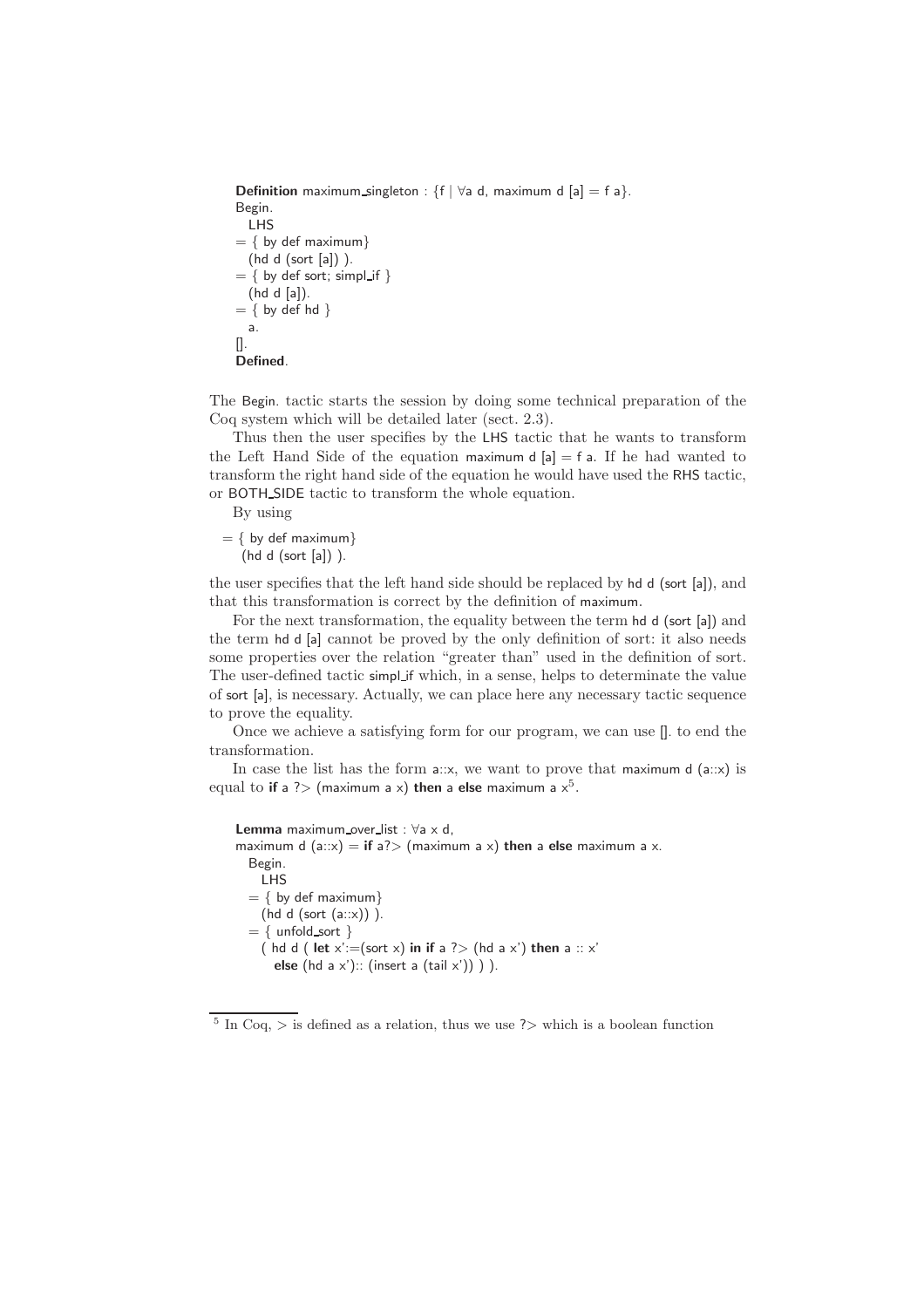```
=\{ rewrite (if law ( (hd d)) \}(let x' := (sort x) in
     if a ? > hd a x' then hd d (a :: x')else hd d (hd a x' :: insert a (tail x'))).
  ={ bv def hd; simpl_if }
    (let x' := sort \mathsf{l} in
      if a ? hd a x' then a else hd a x').
  ={ by def maximum}
    (if a?> (maximum a x) then a else maximum a x).
\prod.
Qed.
```
As previously we use Begin. to start the session. Then, left hand side of the equation is transformed using the definitions of programs and a program transformation law, if law. This law states that for any function f, f applied to an if C then g1 else g2 statement is equal to the statement if C then f g1 else f g2.

[] ends the proof if the two terms of the equation are convertible.

To get the full code for the linear version of maximum, we have to manually pose a new lemma stating that linear maximum<sup>6</sup> is equal to maximum. This can be proved easily using previous lemmas.

### 2.2 More advanced use

For the previous example we use the Coq equality but we can also use the system with a user-defined equality. For doing so we use the Setoid module from the standard library which allows to declare an equivalence relation. Let us take the extensional equivalence relation between function defined by

**Definition** ext eq A B (f : A  $\rightarrow$ B) (g : A  $\rightarrow$ B) :=  $\forall$ a, f a = g a.

Theorems ext\_eq\_refl, ext\_eq\_sym and ext\_eq\_trans which state that ext\_eq is respectively reflexive, symmetric and transitive can be proved easily. With Setoid we can declare extensional equality as a user-defined equality by the following code:

```
Add Parametric Relation (A B:Type) : (A→B) (@ext_eq A B)
 reflexivity proved by (@ext_eq_refl A B)
symmetry proved by (@ext_eq_sym A B)
transitivity proved by (@ext_eq_trans A B)
as ExtEq.
```
Afterward, we will denote  $Qext{eq}$  A B f1 f2 by f1 = f2, the arguments A and B being implicit.

Once we have declared our relation, it can automatically be used by tactics like reflexivity, symmetry, transitivity or rewrite which are normally used with Coq equality.

 $^6$  linear maximum d l :=

match | with  $|$  nil  $\Rightarrow$ d  $|$  a::l'  $\Rightarrow$ if a?> (linear\_maximum a l') then a else linear\_maximum a l' end.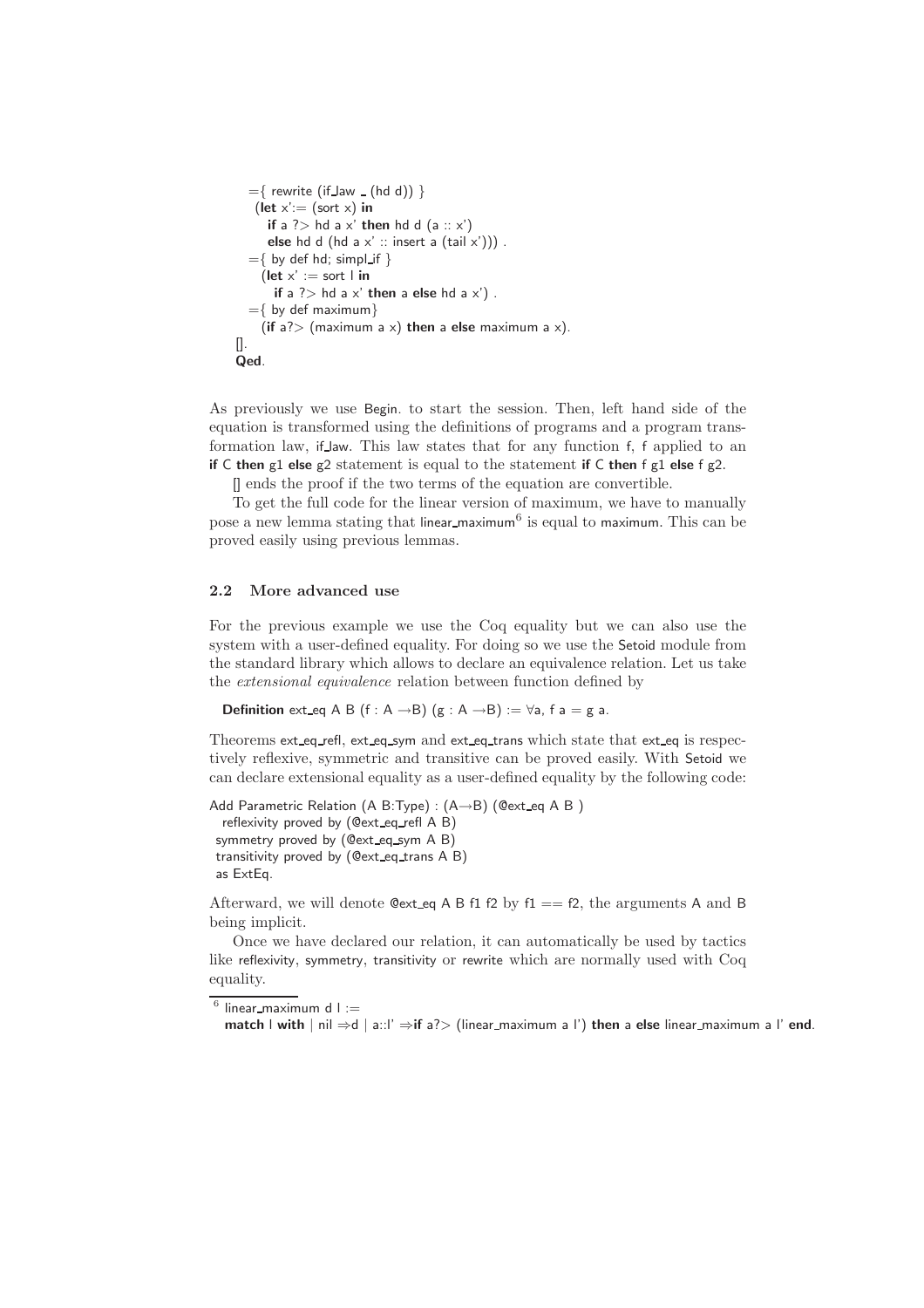However, if we know that  $f1 = -f2$ , then for any F, and we want to rewrite F f1 into F f2 with rewrite tactic, we need to declare F as a morphism for  $==$ . For example the function composition

**Definition** comp (A B C : Type)  $(f : B \rightarrow C)$  (g : A  $\rightarrow B$ ) := fun (x:A)  $\Rightarrow$  f (g x),

is a morphism for  $==$  for its two arguments f and  $g$ . This means that

 $\forall$ f1 f2 g, f1 == f2 →comp f1 g == comp f2 g

and that

 $\forall$ f1 f2 g, f1 == f2 →comp g f1 == comp g f2.

This is implemented by:

```
Add Parametric Morphism A B C : (@comp A B C ) with
  signature (@extensional_equality B C) = \Rightarrow eq = \Rightarrow (@extensional_equality A C)
     as compMorphism.
Proof.
   ...
Qed.
Add Parametric Morphism A B C : ( @comp A B C ) with
  signature (eq) \Longrightarrow (@extensional_equality A B ) \Longrightarrow (@extensional_equality A C )
     as compMorphism2.
Proof.
```
... Qed.

And here is an example of use:

```
Lemma assoc_rewriting : \forall(A : Type) (f : A→A) (g : A→A),
((map f):o:(map f):o:(map g):o:(map g)) == (map (f:o:f):o:map (g:o:g)).Begin.
   LHS
={ rewrite comp assoc}
   ( (map f :o: map f ) :o: map g :o: map g ).
=\{rewrite (map_map_fusion f f) \}( map (f:o: f) :o: map g :o: map g).
=\{ rewrite (map_map_fusion g g) \}( map (f:o: f) :o: map (g :o: g) ).
\prod.
Qed.
```
The :o: is a notation for the function composition, comp assoc states that function composition is associative and map map fusion states that

map f :o: map  $g ==$  map (f :o: g).

We can see here that once the relation and the morphism are declared we can use the tactics as if it was the Leibniz equality.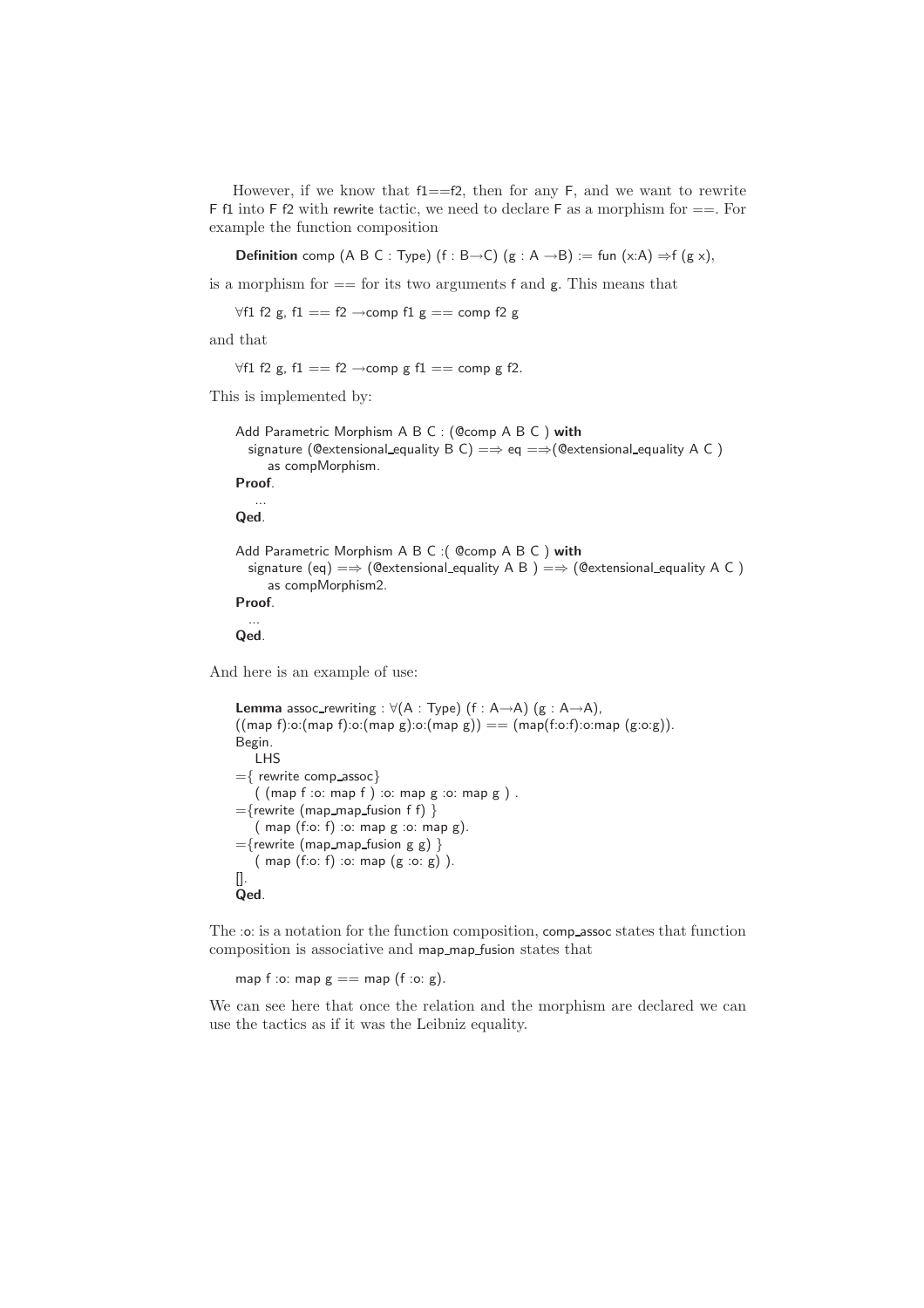#### 2.3 Behind the scene

The Coq system allows the definition of syntax extensions for tactics, using Tactic Notation. These extensions associate an interleaving of new syntactic elements and formal parameters (tactics or terms) to a potentially complex sequence of tactics.

For example,  $=\{ta\}$  t1. is defined by

**Tactic Notation** (at level 2) "=" "{"tactic(t) "}" constr(e)  $:= ...$ .

where tactic(t) specify that the formal parameter t is a tactic and constr(e) specify that the formal parameter e has to be interpreted as a term.

Our notation  $=\{t_a\}$  t1., asserts that the term t1 is equivalent to the goal (or part of the goal) and proves it using the tactic ta (followed by reflexivity). Then, the goal is rewritten according to the newly proved equivalence.

The Begin. tactic introduces all premises and then inspects the goal. If the goal is existentially quantified, we use the eexists tactic which allows to delay the instantiation of existentially quantified variables. This delaying permits to transform the goal until we know what value should have this variable.

The LHS and RHS tactics first verify that the form of the goal is R a b and that R is a registered equivalence relation. Then they memorize a state used by our notations to know on which part of the goal they must work.

As the term at the right or left hand side of the equivalence can be fully contained in the other side of the equation, we have to protect it so that it remain untouched when rewriting is done by the transformation tactics on the opposite side. To protect it, we use the tactic set which replaces a given term (here the side we want to protect) by a variable and adds a binding of this variable with the given term in the context.

When registering the relation ext eq as ExtEq, ExtEq is proved to be an instance of the type class Equivalence ex eq. Type classes are a mechanism for having functions overloading in functional languages and are widely used in the module Setoid. They are defined in details in [12]; here, we only need to know that if there is a declared instance of the class Equivalence with parameter R, Equivalence R can be proved only by using the tactic typeclasses eauto. We use this to check that the goal has the right form so that we can be sure that our transformations produce an equivalent program.

Memorisation mechanism. As seen above, our tactics need to memorize informations, but coq does not provide a mechanism to memorize informations between tactic applications. So we introduce a dependent type which carries the informations we want to save. This type memo, with a unique constructor mem, is defined by

**Inductive** memo (s: state) : Prop  $:=$  mem : memo s .,

state being an inductive type defining the informations we want to memorize.

The memorization of a state s can now be done by posing mem  $\overline{\ }$ : memo s. We define a shortcut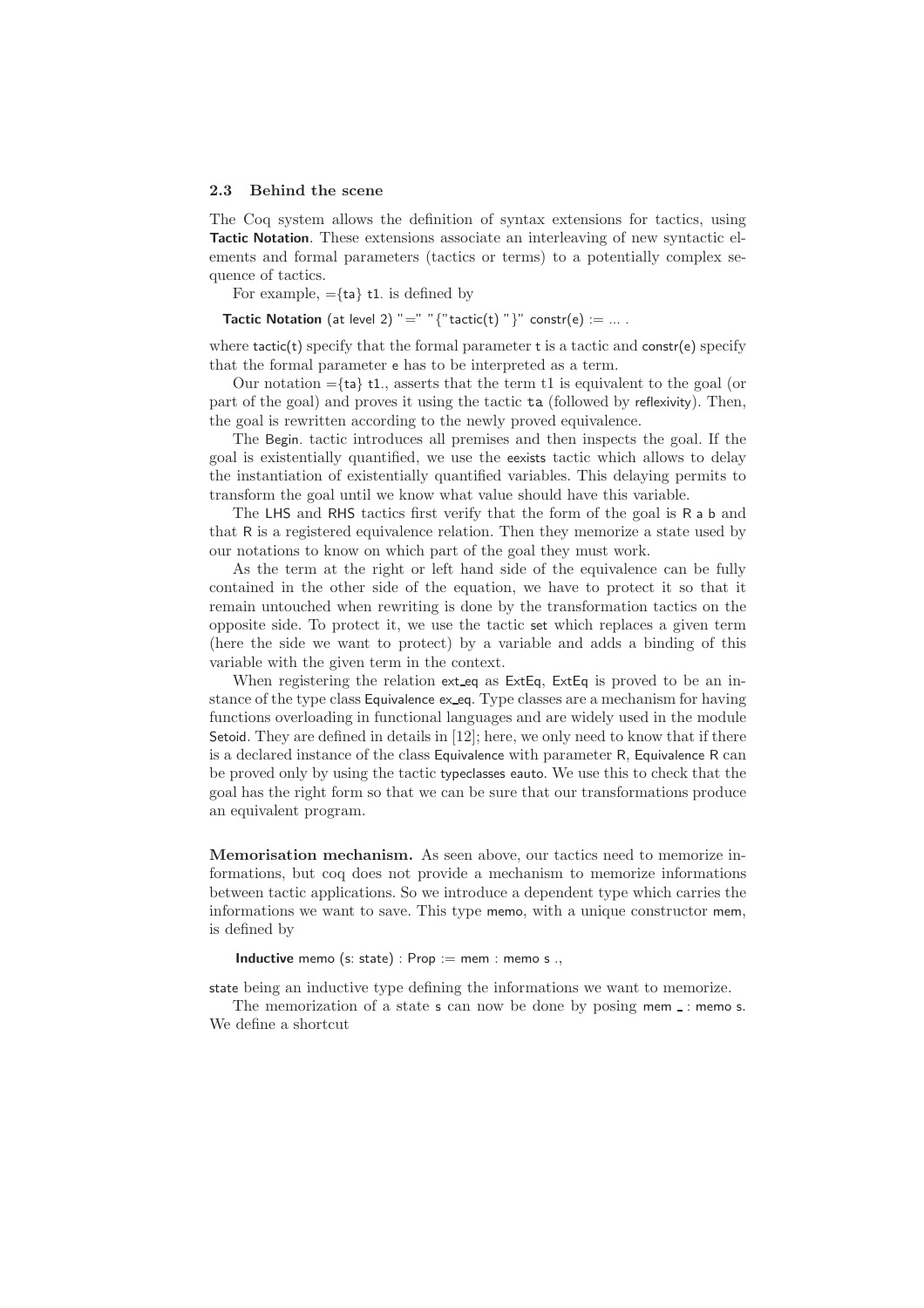**Tactic Notation** "memorize" constr(s) := pose ( mem  $\pm$  : memo s).

which abstracts the memorization mechanism. To access to the memorized informations, we use pattern matching over hypothesis.

The main limitation of this mechanism is that we have no way to memorize informations from one (sub-)goal to another. Indeed our mechanism memorize informations by adding a variable to the context but the life-time of interactively added variables is limited to current (sub-)goal.

Until now this limitation has not been problematic for our system, but if we want to overcome this later, we would have to develop our system as a coq plugin.

## 3 Application: BMF in Coq

In this section, we demonstrate the power and usefulness of our Coq tactics library for program calculation through a complete encoding of the lecture note on theory of lists (i.e., Bird-Meertens Formalisms for program calculation, or BMF for short) [4], so that all the definitions, theorems, and calculations in the lecture note can be checked by Coq and guaranteed to be correct. Our encoding<sup>7</sup>, about 4000 lines of Coq codes (using our library), contains about 70 definitions (functions and properties) and about 200 lemmas and theorems.

In our encoding, we need to pay much attention when doing calculation in Coq. First, we have to translate partial functions into total ones because Coq can only deal with total functions. Second, we should explore different views of lists, being capable of treating lists as snoc lists or join lists, while implementing them upon the standard cons lists. Third, we should be able to code restrictions on functions that are to be manipulated.

In the following, we give some simple examples to show the flavor of our encoding, before explaining how to deal with the above issues.

#### 3.1 Examples

To give a flavor of how we encode BMF in Coq, let us see some examples. Using Coq, we do not need to introduce a new abstract syntax to define functions. Rather we introduce new notations or define functions directly in Coq syntaxe. For example, the following defines the filter function (and its notation) for keeping the list elements that satisfy a condition and the concat function for flattening a list of lists.

```
Fixpoint filter (A : Type)
        (p : A \rightarrow bool) (l:list A) : list A :=
   match l with
      | nil ⇒nil
      \vert x :: \vert \Rightarrowif p \times then x :: (filter I) else filter I
   end.
```

```
Fixpoint concat (A : Type)
            (xs : list (list A)) : list A :=match xs with
      | nil ⇒nil
       x :: xs' \Rightarrow app x (concat xs')end.
```
<sup>7</sup> The code is available at our project page.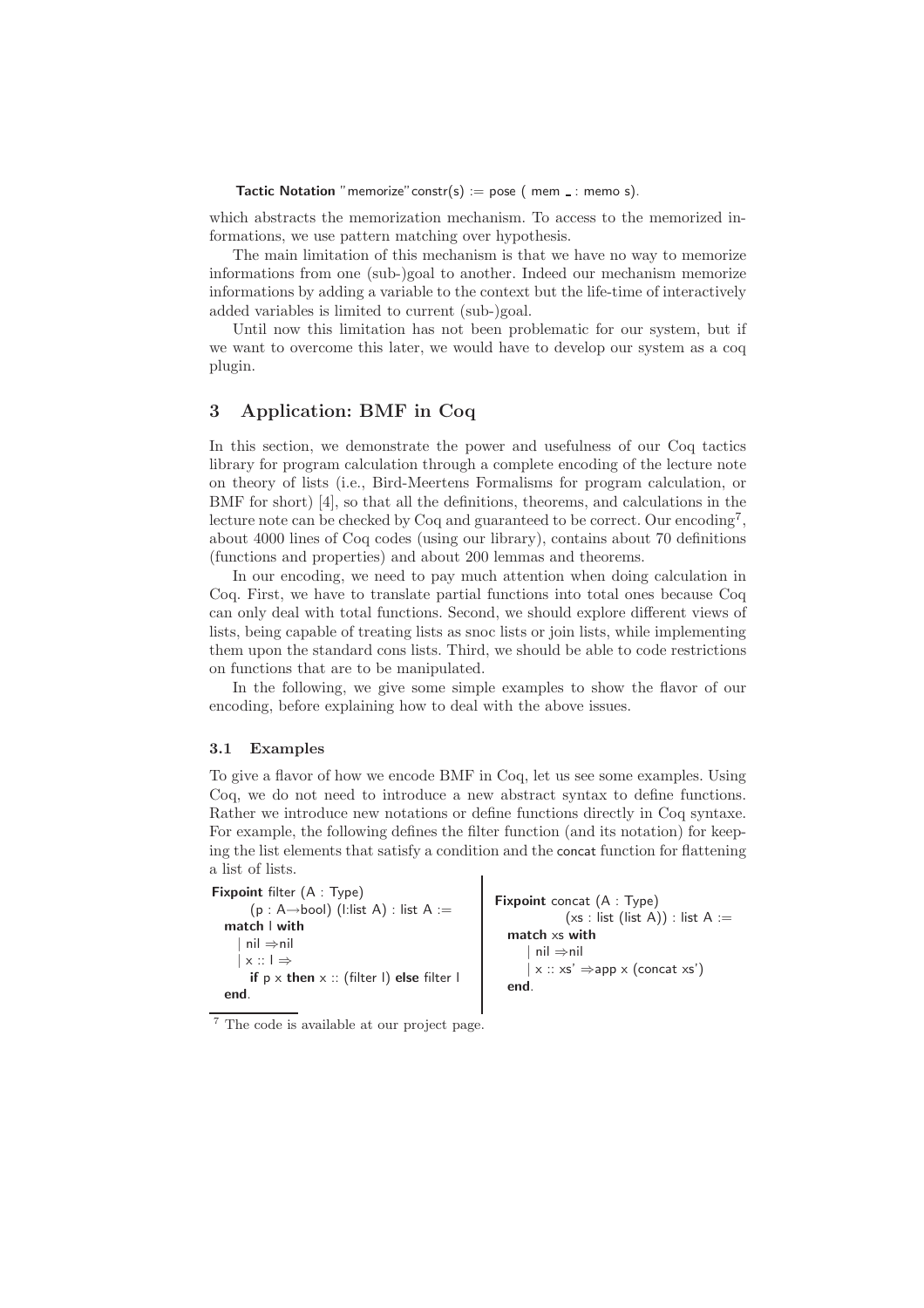**Notation** " $p \le |$ " := (filter p)(at level 20) : BMF scope.

And the following shows how to prove the filter promotion rule [4] using our Coq tactics.

```
Theorem filter_promotion :
 p < | :o: @concat A = @concat A :o: p < | *.
Proof.
    LHS
={ rewrite (filter_mapreduce) }
   (++) :o: f * :o: @concat A).
={ rewrite map promotion }
   (++ /:o: @concat (list A) :o: f∗ ∗).
=\{ rewrite comp_assoc \}((++ / :o: @concat (list A)) :o: f* *).={ rewrite reduce promotion }
   (++ / : \circ: (++ /) * : \circ: f * *).=\{ rewrite concat_reduce \}(@concat A :o: (++ /)∗ :o: f∗ ∗).
={ rewrite map_distr_comp }
   (@concat A :o: (++ / :o: f *) *).
={ rewrite filter_mapreduce }
   (Qconcat A :o: (p < |) *).
\prodQed.
```
The derivation starts with the left hand side of the equation to the proved, and repeatedly rewrites it with rules until it is equivalent to the right hand side of the equation. For instance, the first derivation step rewrite the filter  $p<|$ to a composition of a map  $f^*$  and a reduce (specific fold)  $+$  / using the rule filter\_mapreduce. This derivation relies on lemmas using the functional extensionality axiom, therefore we can use Liebniz equality.

In the following, we discuss how we deal with partial functions, different views of lists, and properties imposed on functions.

### 3.2 Implementation of partial functions

In Coq, all functions must be total and should terminate in order to keep the consistency of the proofs. However, there are many cases in which we want to use partial functions in programming. For example, the function that takes a list and returns the first element of the list is a partial function, because the function can not return any value if the list was empty. To implement this kind of functions as total functions, we may add a "default value", so that if the input is out of the domain, then, the function will return the default value. For example, the "head" function is implemented as follows: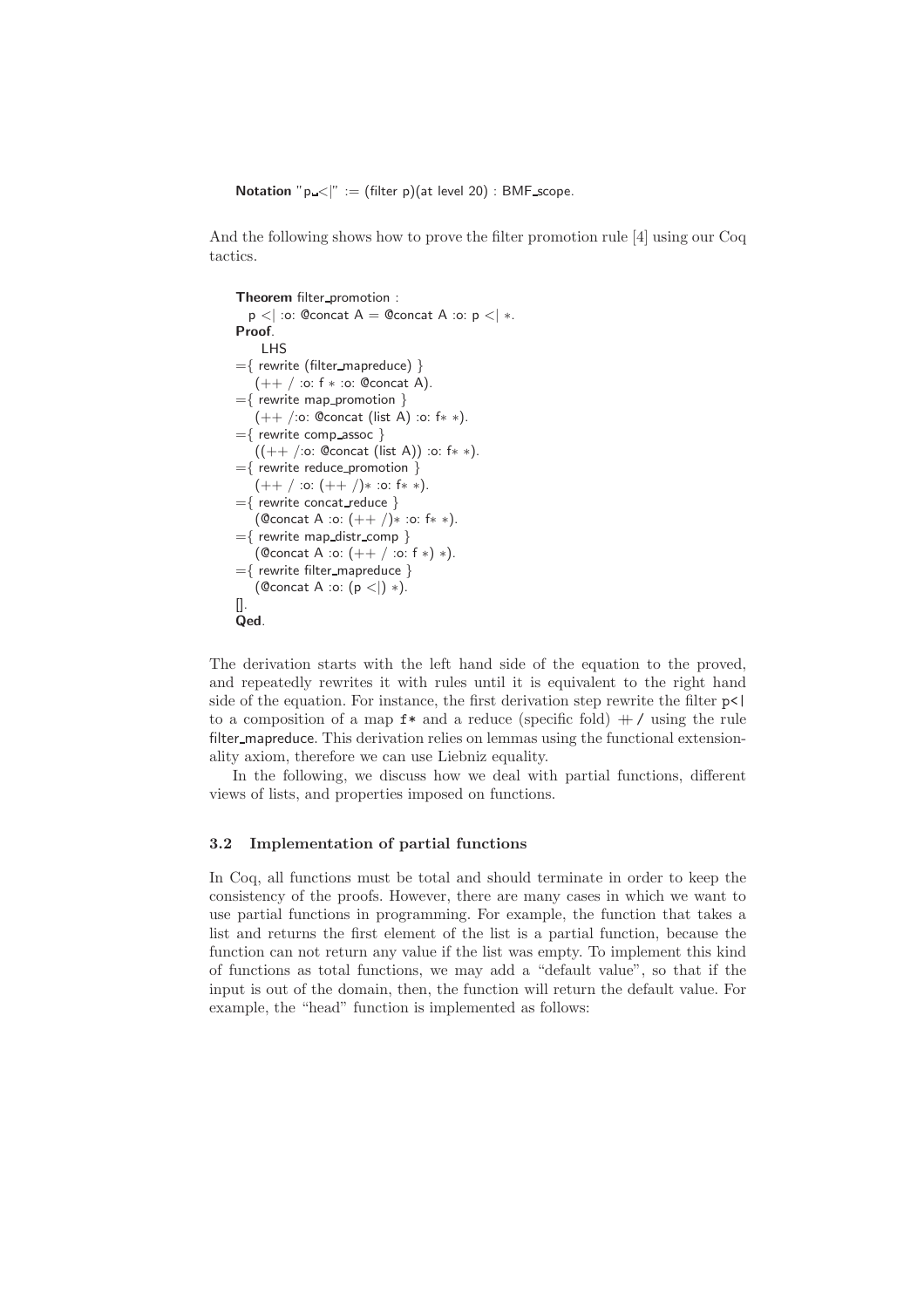```
Variable A : Type.
Fixpoint head (d : A) (x : list A) : A :=match \times with
     | nil ⇒d
     | a :: x' ⇒a
  end.
End head.
```
Actually, this definition is the same as the hd one in the standard Coq library. Compared to the "paper" or functional programming language versions, we have to deal with this extra parameter.

There are several other ways to model a partially defined function in Coq. Another approach is to define a function that returns an optional value, ie a value of the type:

Inductive option  $(A:Set): Set :=$ | Some: A →option A | None: option A.

A third possibility is to take as extra argument a proof that the list is non empty. Compared to the first solution, this parameter would be removed during the code extraction leading to a more usual function in a functional programming language. However in some cases having proofs as arguments is difficult to handle without the axiom of proof irrevelance. A fourth solution is to create a new type of non-empty lists, an element of this type being a list together with a proof that this list is not nil. Here again in some cases the development may become difficult without the axiom of proof irrevelance. In the example we chose the first solution.

### 3.3 Exploiting different views of a data type

There are different views of lists in BMF. We usually define a list as an empty list or a constructor adding an element to a list (cons a l). This captures the view that a list is constructed by adding elements successively to the front of a list (we will call this view "cons list"). However, there are other views of lists. For example, the "snoc list" is a view that a list is constructed by adding an element one by one to the end of an empty list, and the "join list" is another view that a list is constructed by concatenation of two shorter lists.

Adopting different views would make it easy and natural to define functions or to prove theorems on lists, so we exploit these views based on the cons list by implementing functions (or properties) on snoc lists or join lists based on those on cons lists as follows.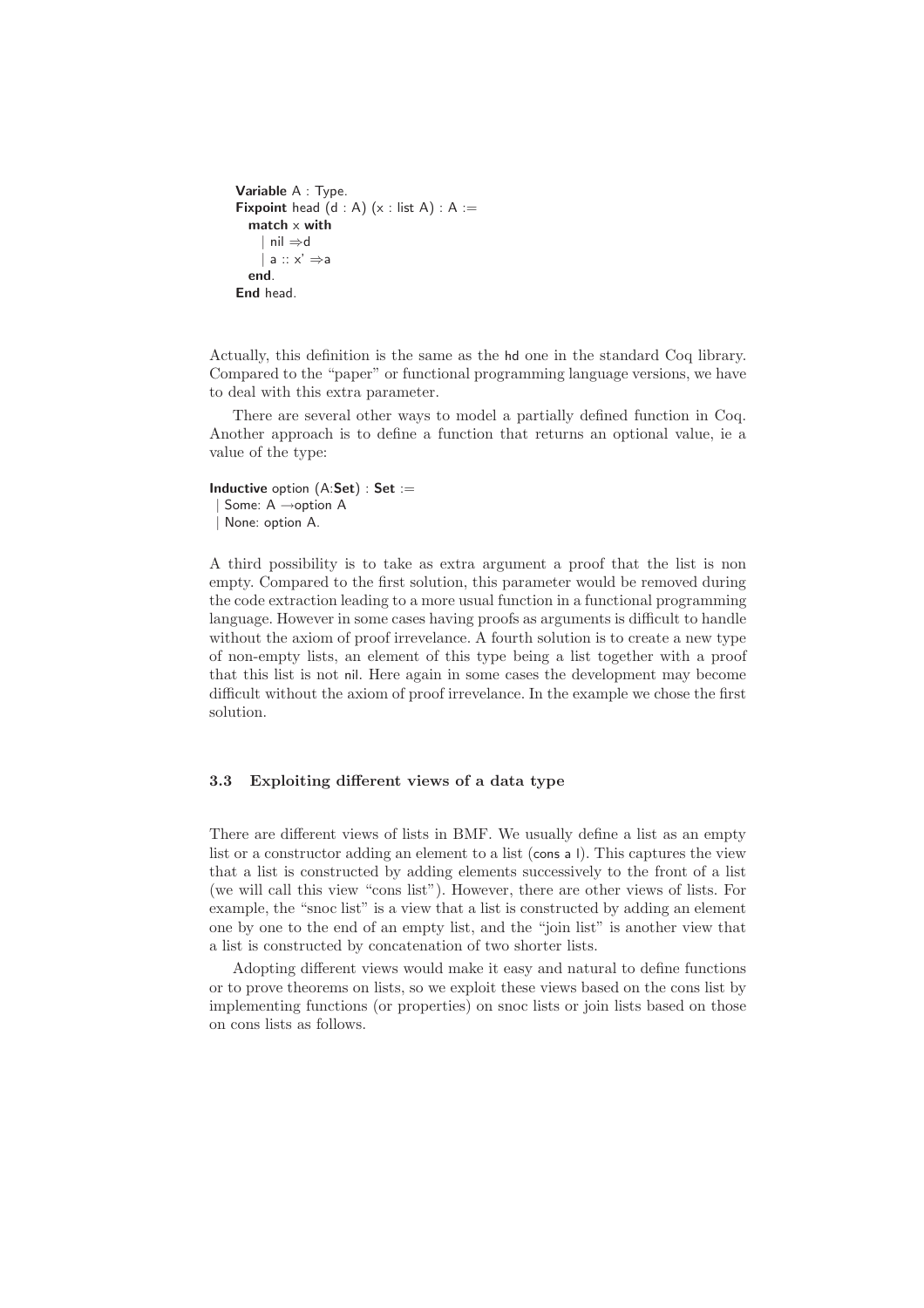```
snoc ind :
       ∀(A : Type) (P : list A →Prop),
       P nil →
       (∀ (x : A) (l : list A),
         \overrightarrow{P} \overrightarrow{P} \overrightarrow{P} \overrightarrow{P} \overrightarrow{P} \overrightarrow{P} \overrightarrow{P} \overrightarrow{P} \overrightarrow{P} \overrightarrow{P} \overrightarrow{P} \overrightarrow{P} \overrightarrow{P} \overrightarrow{P} \overrightarrow{P} \overrightarrow{P} \overrightarrow{P} \overrightarrow{P} \overrightarrow{P} \overrightarrow{P} \overrightarrow{P} \overrightarrow{P} \overrightarrow{P} \overrightarrow{P} \overrightarrow{∀l : list A, P l
                                                                                                                                            join induction :
                                                                                                                                                    ∀(A : Type) (P : list A → Prop),P \nmid \mathsf{nil} \rightarrow(\forall \, \, \text{a} \, : \, \mathsf{A}, \, \mathsf{P} \, \left( [\text{a}] \right)) \rightarrow(∀ x y : list A,
                                                                                                                                                      \overrightarrow{P} x \wedgeP y \rightarrowP (x + y)) \rightarrow∀x : list A, P x
```
So, we can make use of induction principles on the snoc list and the join list.

To be concrete, let us explain the theorem that reflects the definition on the snoc list. Consider the following foldl function defined on the cons list.

```
Section foldl.
Variables (A B : Type).
Fixpoint foldl (op : B \rightarrow A \rightarrow B) (e : B) (x : list A) : B :=
  match \times with
     | nil ⇒e
     | a :: x' \Rightarrow foldl op (op e a) x'
     end.
End foldl.
```
In fact, this foldl can be defined more naturally as a homomorphic map from the snoc lists as follows.

Section foldl\_snoc. Variables A B : Type. Fixpoint foldl\_snoc (op : B  $\rightarrow$  A  $\rightarrow$  B) (e : B) (x : slist A) : B := match  $\times$  with | snil ⇒e  $|$  snoc x' a  $\Rightarrow$ op (foldl\_snoc op e x') a end.

Actually, many proofs of theorems in BMF follow from this fact. However, it is difficult to define such foldl\_snoc function on cons lists as man can not match a cons list with  $x + \alpha$  [a] (pattern matching being dependent of inductive type construction). To resolve this problem, we introduce the following theorem instead:

```
foldl_rev_char: \forall (A \ B : Type) (op : B \rightarrow A \rightarrow B) (e : B) (f : list A \rightarrow B),
  f nil = e -(\forall (a : A) (x : list A), f (x ++ [a]) = op (f x) a) \rightarrowf = foldl op e
```
This theorem means that it is sufficient to prove "f nil = e and  $f(x + |f|) = op (f x)$  a for all  $\times$  and  $a''$  in order to prove "f = foldl op  $e$ ".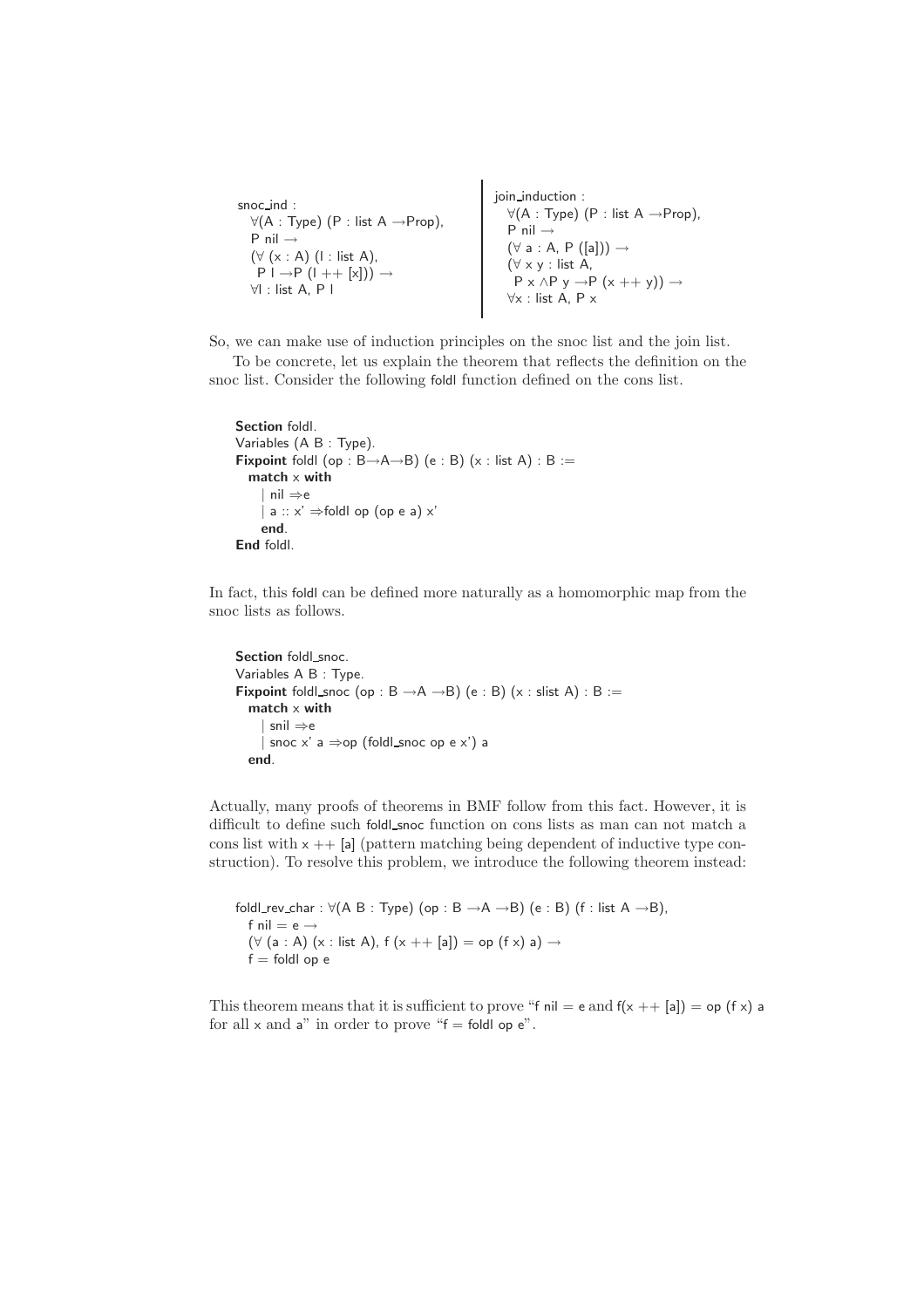#### 3.4 Imposing constraints on a higher-order function

In many cases, we have to define some computation patterns (higher-order function) parametrized with some functions (operators) that satisfy some property. For example, the reduce operator behaves like foldl op e, except that it requires that op and e form a monoid in the sense that op is associative and e is the identity unit of op.

To impose such monoidic constraints on the operators of reduce, we define it as follows.

```
Section reduce_mono.
Variables (A : Type)
            (op : A \rightarrow A \rightarrow A) (e : A).Definition reduce_mono (m : monoid op e) :
  list A \rightarrow A :=foldl op e.
End reduce_mono.
```
This reduce mono exploits the fact that a proof is a term in Coq. Now if the associative operator doesn't have the identity unit in general, we can define the following reduce1 instead, by changing the constraint of reduce mono.

```
Section reduce1.
Variables (A : Type) (op : A \rightarrow A \rightarrow A).
Definition reduce1 (a : assoc op) (d : A)
                       (x : list A) : A :=match \times with
     | nil ⇒d
     | a' :: x ⇒foldl op a' x
  end.
End reduce1.
```
This reduce1 takes a term of type assoc op, where assoc op is a dependent type that denotes op is associative. Because it is natural to view reduce1 as a partial function defined on a non-empty list, we can implement it with a "default value" as mentioned in Section 3.2. In other words, if a list is nil, reduce1 returns the default value, otherwise reduce1 is defined in terms of foldl.

## 4 Related Work

There are many systems [8–10, 13] that have been developed for supporting program calculation. Unlike the existing systems, our system is implemented upon the popular and powerful theorem prover Coq with two important features. First, our implementation is light-weighted with only 200 lines of tactic code in Coq. Secondly, our system allows the rich set of theories in Coq to be used in program calculation for free.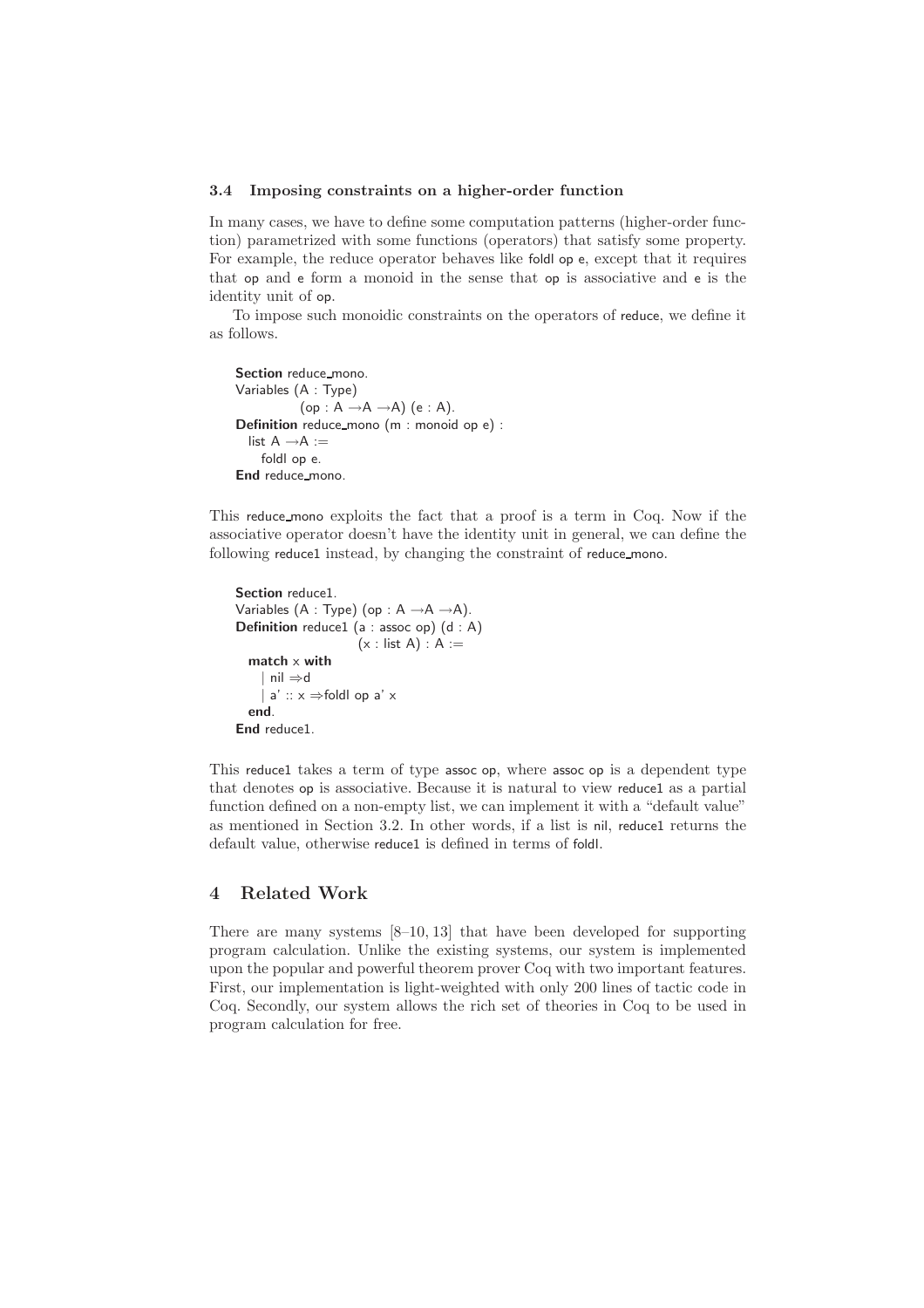Our work is much related to AoPA [14], a library to support encoding of relational derivations in the dependently typed programming language Agda. This follows the line of research for bridging the gap between dependent types and practical programming [15–17]. With AoPA, a program is coupled with an algebraic derivation whose correctness is guaranteed by the type system. However, Agda does not have a strong auto-proving mechanism yet, which would force users to write complicated terms to encode rewriting steps in calculation. Therefore, we turn to Coq. We have exploited Ltac, a language for programming new tactics for easy construction of proofs in Coq, and have seen many advantages of building calculational systems using Coq. First, the Coq tactics can be used effectively for automatic proving and automatic rewriting, so that tedious calculation can be hidden with tactics. Secondly, new tactics can coexist with the existing tactics, and a lot of useful theories of Coq are ready to use for our calculation. Third, the system on Coq can be used in a trial-and-error style thanks to Coq's interaction mechanism.

A mechanism to describe equational reasoning is available in C-Zar (Radboud University Nijmegen) [18]. This language is a declarative proof language for the Coq proof assistant that can be used instead of the Ltac language to build proofs. It offers a notation to reason on equation but it is limited to Leibniz equality and doesn't allow to transform terms existentially bounded.

### 5 Conclusion and Future Work

In this paper, we propose a Coq library to support interactive program calculation in Coq. As far as we are aware, this is the first calculation system built upon Coq. Our experience of using the library in encoding the Bird's theory of lists in Coq shows the usefulness and power of the library.

Our future work includes adding theorem about program calculation and tactics to automate proof of correctness of program transformation. We will consider polytypic calculation [19]. Polytypic programming and proofs begin to have some support within Coq [20, 21].

We will also extend the library to program refinement: Indeed, our system currently imposes restrictions on the relation between transformation by forcing it to be an equivalence. In the future, we could add the possibility to explicitely use relation that are not equivalence but refinement relation.

### References

- 1. Bird, R.: Constructive functional programming. In: STOP Summer School on Constructive Algorithmics, Abeland. (September 1989)
- 2. Kaldewaij, A.: Programming: the derivation of algorithms. Prentice-Hall, Inc., Upper Saddle River, NJ, USA (1990)
- 3. Bird, R., de Moor, O.: Algebra of Programming. Prentice Hall (1996)
- 4. Bird, R.: An introduction to the theory of lists. In Broy, M., ed.: Logic of Programming and Calculi of Discrete Design, Springer-Verlag (1987) 5–42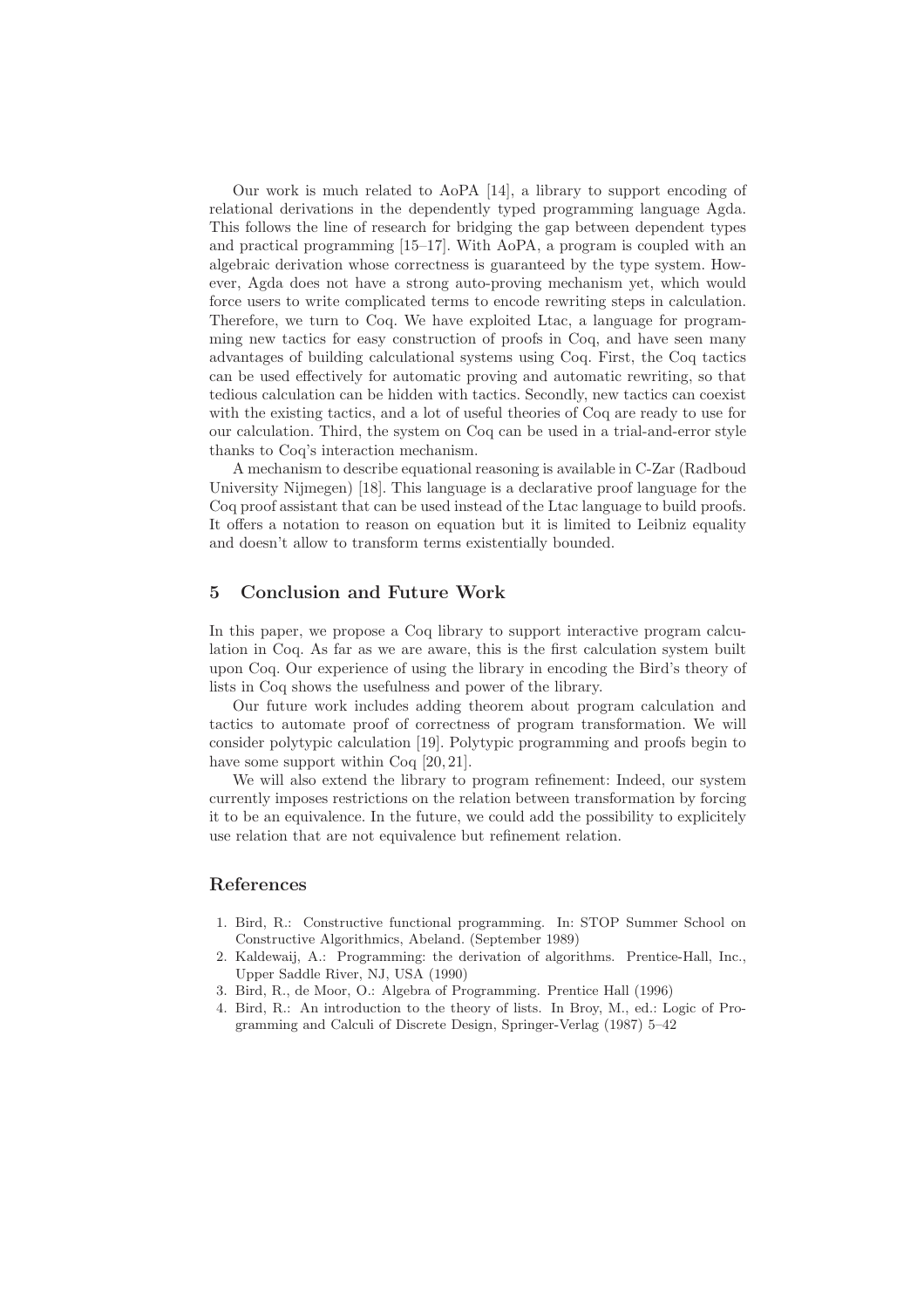- 5. Gibbons, J.: Algebras for Tree Algorithms. D. phil thesis (1991) Also available as Technical Monograph PRG-94.
- 6. de Moor, O.: Categories, relations and dynamic programming. Ph.D thesis, Programming research group, Oxford Univ. (1992) Technical Monograph PRG-98.
- 7. Hu, Z., Takeichi, M., Chin, W.N.: Parallelization in calculational forms. In: POPL'98: Proceedings of the 25th ACM SIGPLAN-SIGACT symposium on Principles of programming languages, ACM Press (1998) 316–328
- 8. Smith, D.R.: KIDS a knowledge-based software development system. In Lowry, M.R., Mccartney, R.D., eds.: Automating Software Design, Menlo Park, CA, AAAI Press / The MIT Press (1991) 483–514
- 9. de Moor, O., Sittampalam, G.: Generic program transformation. In: Third International Summer School on Advanced Functional Programming. Lecture Notes in Computer Science, Springer-Verlag (1998)
- 10. Yokoyama, T., Hu, Z., Takeichi, M.: Yicho: A system for programming program calculations. Technical Report METR 2002–07, Department of Mathematical Engineering, University of Tokyo (June 2002)
- 11. Bertot, Y., Casteran, P.: Interactive Theorem Proving and Program Development – Coq'Art: The Calculus of Inductive Constructions. Springer Verlag (2004)
- 12. Sozeau, M., Oury, N.: First-Class Type Classes. In Mohamed, O.A., Muñoz, C., Tahar, S., eds.: Theorem Proving in Higher Order Logics (TPHOLs). Volume LNCS 5170., Springer (2008) 278–293
- 13. Visser, E.: A survey of strategies in rule-based program transformation systems. J. Symb. Comput. 40(1) (2005) 831–873
- 14. Mu, S.c., Ko, H.s., Jansson, P.: Algebra of programming in agda: Dependent types for relational program derivation. J. Funct. Program. 19(5) (2009) 545–579
- 15. Augustsson, L.: Cayenne a language with dependent types. In: In International Conference on Functional Programming, ACM Press (1998) 239–250
- 16. McBride, C.: Epigram: Practical programming with dependent types. In Vene, V., Uustalu, T., eds.: Advanced Functional Programming. Volume 3622 of Lecture Notes in Computer Science., Springer (2004) 130–170
- 17. Norell, U.: Dependently typed programming in agda. In Kennedy, A., Ahmed, A., eds.: TLDI, ACM (2009) 1–2
- 18. Corbineau, P.: A Declarative Language for the Coq Proof Assistant. In Miculan, M., Scagnetto, I., Honsell, F., eds.: Types for Proofs and Programs, International Conference, TYPES 2007, Cividale des Friuli, Italy, May 2-5, 2007, Revised Selected Papers. LNCS 4941, Springer (2008) 69–84
- 19. Meertens, L.: Calculate Polytypically! In: PLILP '96: Proceedings of the 8th International Symposium on Programming Languages: Implementations, Logics, and Programs. LNCS 1140, Springer (1996) 1–16
- 20. Verbruggen, W., de Vries, E., Hughes, A.: Polytypic programming in Coq. In: WGP '08: Proceedings of the ACM SIGPLAN workshop on Generic programming, ACM (2008) 49–60
- 21. Verbruggen, W., de Vries, E., Hughes, A.: Polytypic properties and proofs in Coq. In: WGP '09: Proceedings of the 2009 ACM SIGPLAN workshop on Generic programming, ACM (2009) 1–12
- 22. The Coq Development Team: The Coq Proof Assistant. http://coq.inria.fr
- 23. Bertot, Y.: Coq in a hurry (2006) http://hal.inria.fr/inria-00001173.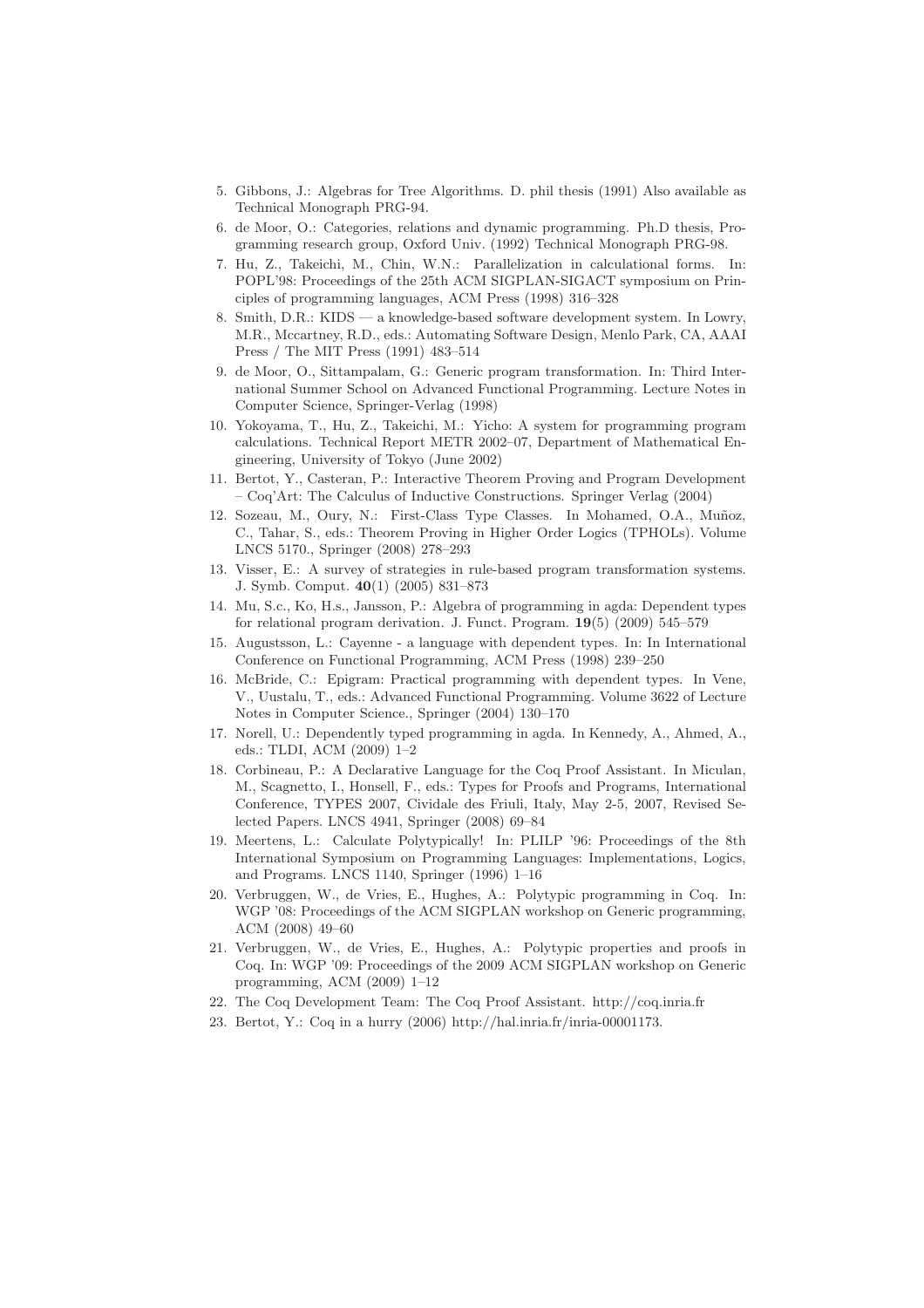## A A Very Short Introduction to Coq

The Coq proof assistant [22] is based on the calculus of inductive constructions. This calculus is a higher-order typed  $\lambda$ -calculus. Theorems are types and their proofs are terms of the calculus. The Coq systems helps the user to build the proof terms and offers a language of tactics to do so.

We illustrate quickly all these notions on a short example :

#### Set Implicit Arguments.

Inductive list (A:Set) : Set := | nil : list A | cons : A →list A →list A.

### Implicit Arguments nil [A].

The Set Implicit Arguments command indicates that we let the Coq system infer as many arguments as possible of the terms we define. If in some context the system cannot infer the arguments, the user has to specify them. In the remainder of this short introduction, the Coq system always infers them.

```
Fixpoint foldr1 (A:Set)(default:A)(f:A→A→A)(l:list A) {struct I} : A :=
```

```
match l with
```

```
| nil ⇒default
    | cons a nil ⇒a
    | cons h t ⇒f h (foldr1 h f t)
  end.
Theorem foldr1 derivation :
  ∀(A:Set)(f:A→list A→A),
    (\forall default, f default nil = default) \rightarrow(\forall default a, f default (cons a nil) = a) →
    (exists g, \foralldefault a l, f default (cons a l) = g a (f a l)) \rightarrowexists g, \foralldefault l, f default l = foldr1 default g l.
Proof
  intros A f H H0 H1.
  destruct H1 as [g Hg].
  exists g.
  intros d l. generalize dependent d.
  induction l.
    (∗ Case nil ∗) assumption.
    (∗ Case cons ∗)
    intro d. rewrite Hg.
    destruct l.
       (* Case nil *) rewrite <- (Hg a). apply H0.
       (∗ Case cons ∗) rewrite IHl. reflexivity.
```
### Qed.

In this example, we first define a new inductive type, the type of lists. This type is a polymorphic type since it takes as an argument a type A, the type of the elements of the list. A has type Set which means it belongs to the computational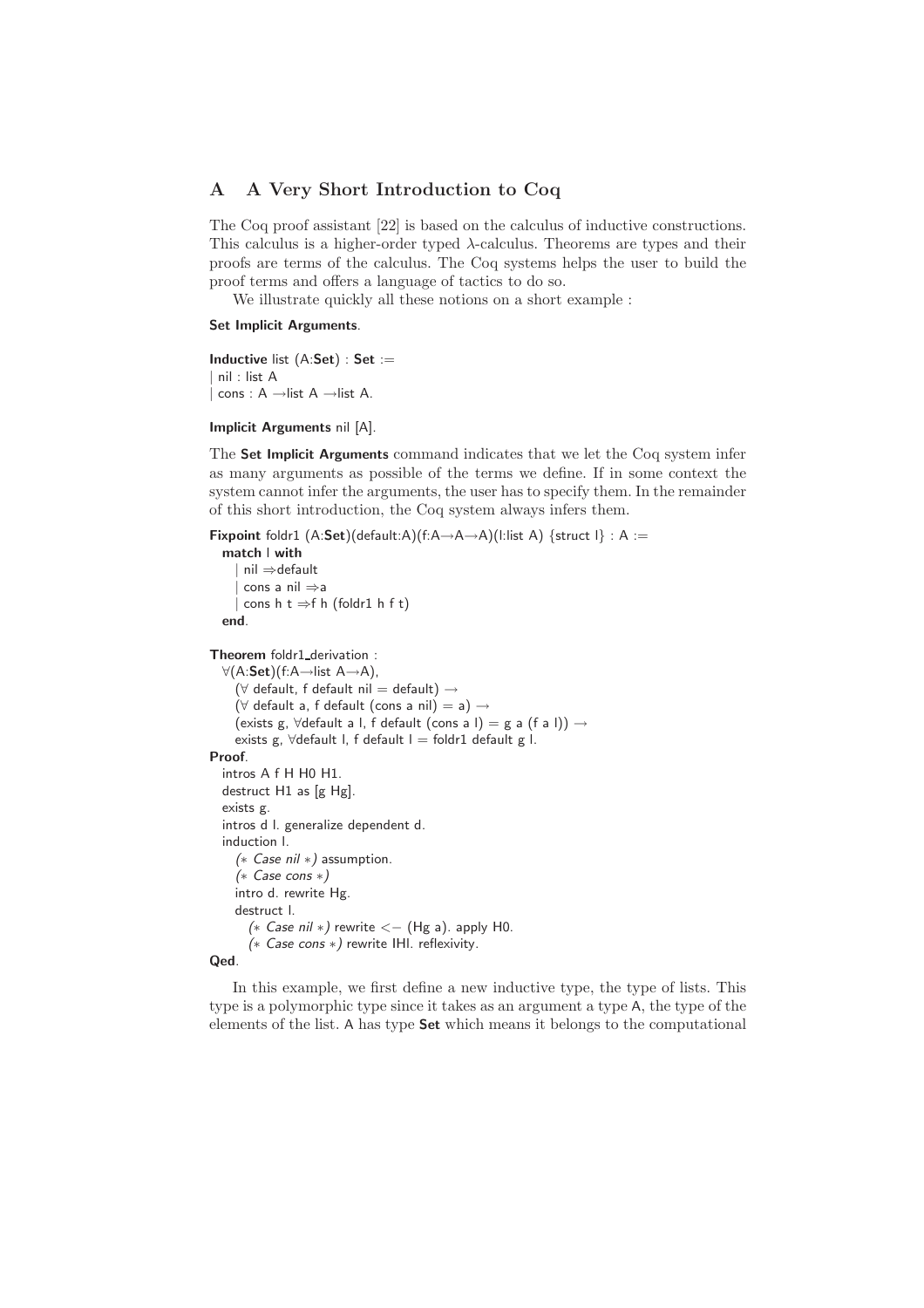realm of the Coq language similar to ML data structures. The definition of this new type introduces two new functions, the constructors of this type: nil and cons. Then we define a recursive function: foldr1. In this definition we specify the decreasing argument (here the fourth argument) as all functions must be terminating in Coq and we give its type (after ":") as well as a term (after " $:=$ ") of this type.

We then define a theorem named foldr1\_derivation stating that:

∀(A:Set)(f:A→list A→A), ( $\forall$  default, f default nil = default)  $\rightarrow$ ( $\forall$  default a, f default (cons a nil) = a)  $\rightarrow$ (exists g,  $\forall$ default a l, f default (cons a l) = g a (f a l))  $\rightarrow$ exists g,  $\forall$ default l, f default l = foldr1 default g l.

If we check (using the Check command of Coq) the type of this expression, we would obtain Prop meaning that this expression belongs to the logical realm. To define foldr1 derivation we also should provide a term of this type, that is a proof of this theorem. We could write directly such a term, but it is usually complicated and Coq provides a language of tactics to help the user to build a proof term. We refer to [23] for a quick yet longer introduction to Coq, including the presentation of basic tactics.

Mixing logical and computational parts is possible in Coq. For example a function of type  $A \rightarrow B$  with a precondition P and a postcondition Q corresponds to a constructive proof of type:  $\forall x:A$ ,  $(P \times) \rightarrow \exists x \in X \rightarrow (Q \times y)$ . This mix could be expressed in Coq by using the inductive type sig:

Inductive sig  $(A:Set)$   $(Q:A \rightarrow Prop)$  : Set := | exist:  $\forall$ (x:A), (Q x)  $\rightarrow$ (sig A Q).

It could also be written, using syntactic sugar, as  $\{x:A|(Q x)\}.$ 

This feature is used in the definition of the function head. The specification of this function is:∀(A:Set) (l:list A),  $\vert \langle \rangle$ nil →{ a:A | exists t, l = cons a t } and we build it using tactics:

```
Definition head (A:Set)(I:list A) :
  \textsf{I} \leq \textsf{Inil} \rightarrow \{\textsf{a}: \textsf{A} \mid \textsf{exists t}, \textsf{I} = \textsf{cons a t}\}.Proof.
  intros.
  destruct | as [- | h t].
  (∗ case nil ∗) elim H. reflexivity.
  (∗ case cons ∗) exists h. exists t. reflexivity.
Defined.
```
The command Extraction head would extract the computational part of the definition of head. We could obtain a certified implementation of the head function (here in Objective Caml):